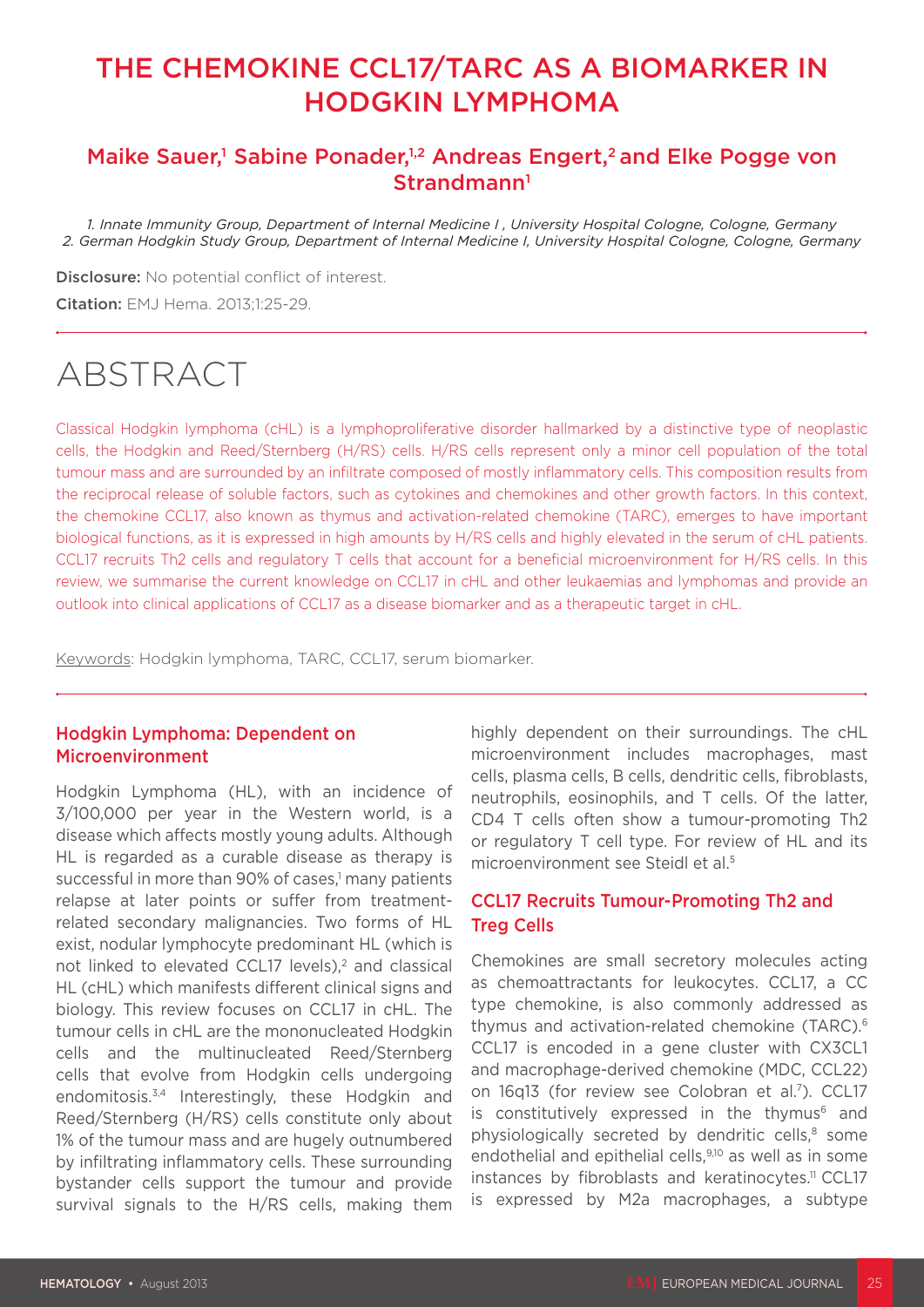of macrophages, which can act in a tumourpromoting manner, $12$  and inhibits classical (M1) macrophage activation.13

CCL17 and CCL22 bind to their receptor CCR4,<sup>14,15</sup> which is characteristically expressed on Th2 cells and regulatory T cells.<sup>16,17</sup> Th2 type immune cells are commonly approved to provide tumour-promoting signals to cancer cells, and regulatory T cells keep reactive immune cells in check, preventing tumour immunosurveillance inter alia by secretion of immunosuppressive cytokines as IL-10 and TGF-β. CCL17 (together with CCL2218) recruits these cells into the proximity of H/RS cells in cHL patients. As patients display highly elevated serum levels of these two chemokines, both can be regarded as suitable biomarkers for cHL, with CCL17 potentially being the more potent one as its mean serum values for healthy individuals and patients are set wider apart as compared to CCL22.<sup>19</sup>

Although many studies reveal a purely tumourbeneficial role of CCL17-dependent recruitment of Th2 and regulatory T cells, two groups also report contradicting results. One is that cHL patients with high numbers of Th2 cells in the tumour tissue have a favourable prognosis and many regulatory T cells accompanied by low numbers of Th2 cells account for a poorer prognosis.20 The second study even showed that many regulatory T cells, together with a low reactive cytotoxic T lymphocyte count, correlate with better prognosis for the patients.<sup>21</sup> Consequently, there is still a need for further experimental/clinical evidence to better understand the tumour-promoting or possibly tumour-opposing roles of Th2 cells and regulatory T cells in cHL.

While this review focuses on the significance of CCL17 in cHL and its role in other haematologic malignancies, it is worth mentioning that CCL17 has also been linked to several other diseases. Among these are skin diseases such as atopic dermatitis (for review see Saeki and Tamaki<sup>22</sup>), allergic diseases as asthma, $23$  pulmonary fibrosis, $24$ and some solid tumours in which CCL17 might promote metastasis.25-27

#### CCL17 is Highly Elevated in Hodgkin Lymphoma

First hints on CCL17 secretion by H/RS cells were found about 15 years ago, published by the Poppema group.2,18,28 CCL17-positive H/RS cells have been found in patient tissue and CCL17 serum levels are significantly elevated in cHL patients compared to healthy individuals.2,18,19,28-32 Moreover, cHL cell lines

express and secrete high CCL17 levels.<sup>18,28,32</sup> It was shown that this elevated CCL17 secretion correlates with recruitment of CCR4-positive T cells into the tumour.<sup>33,34</sup>

CCL17 serum levels of cHL patients are dependent on the Ann Arbor stage of disease<sup>35-37</sup> and correlate with tumour burden,<sup>37,38</sup> providing CCL17 as a suitable biomarker for evaluation of response to treatment. Indeed, several studies, one of them published in the *New England Journal of Medicine*, already used CCL17 as a marker for response to therapy.<sup>39-41</sup>

With the largest cHL cohort so far evaluated for CCL17 levels, we established a multivariate model of response to treatment including CCL17 and established risk factors. Following this model, patients with baseline serum CCL17 above a certain threshold have a threefold aggravated risk of therapy failure compared to patients with CCL17 values below that threshold.<sup>36</sup>

In line with these data is Weihrauch's study, $35$  which revealed elevated CCL17 levels in 90% of patients. Complete responders exhibit lower CCL17, while cHL patients with progressive disease exhibit higher CCL17 before and after treatment, and high CCL17 levels after therapy are a risk factor for poorer survival.

Plattel et al.,<sup>37</sup> and our own unpublished results, have shown that CCL17 levels drop after treatment in most patients and as early as after one cycle of chemotherapy. In the study performed by Plattel and colleagues,<sup>37</sup> non-responders are the only patients not showing this intense reduction after treatment. Furthermore, this study reveals elevated CCL17 levels in all included recurrent patients at the time of relapse. This implies that monitoring CCL17 serum levels after therapy might be a handy method for early identification of relapse patients. Nevertheless, the impact of CCL17 monitoring to evaluate the freedom of the disease needs further confirmation as Plattel's study investigated a relatively small cohort only.

#### The Role of CCL17 in Other Leukaemias and Lymphomas

Besides the indisputable significance of CCL17 in cHL, this cytokine also seems to play a role in multiple other leukaemias and lymphomas. While CCL17 attracts a Th2 type microenvironment in cHL, hence acting as an endocrine factor, in several other diseases, the tumour cells secrete CCL17 and express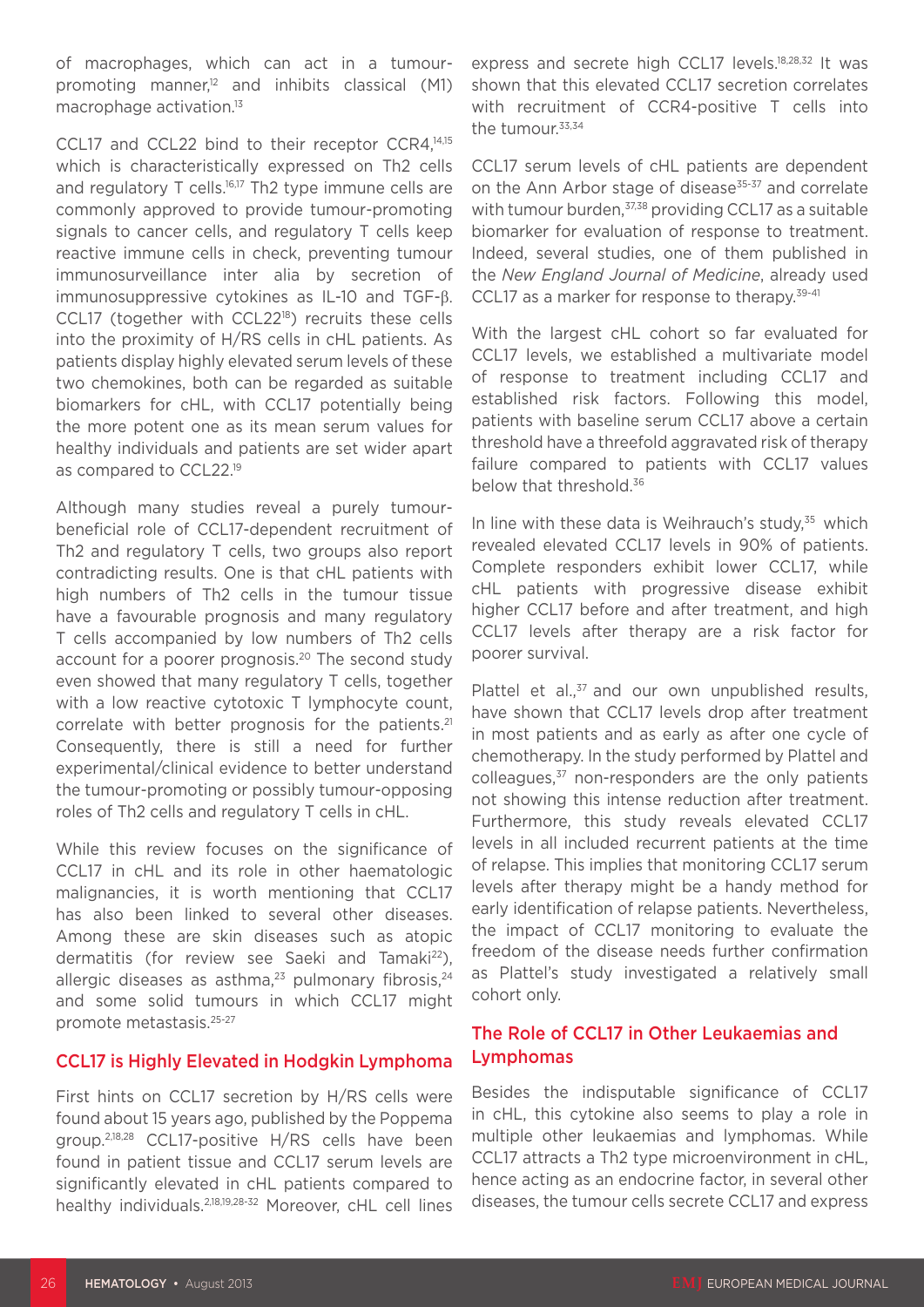its receptor CCR4 at the same time, suggesting an autocrine, tumour-promoting mechanism.

Tumour cells with expression of CCL17 and CCR4, can be found in adult T cell leukaemia/lymphoma (ATLL)31,42-46 as well as in cutaneous T cell lymphoma (CTCL).47-52 Here, CCR4 expression on the tumour cells often results in skin homing, Treg-like functions of the tumour cells themselves and can be correlated to poor prognosis. At least in CTCL, CCL17 serum levels have prognostic relevance as they correlate with tumour stage and lead to further recruitment of CCR4-positive T cells.47,48

It might be noteworthy that at least one report claims CCR4 expression in cHL cell lines as well,28 while others do not find CCR4 on H/RS cells in tumour tissue.29 It would seem that the textbook lines have yet to be written, but if there are indeed CCR4-positive H/RS cells, this is likely of functional and therapeutic relevance.

In anaplastic large cell lymphoma (ALCL), which is CD30-positive just like cHL, CCR4 is expressed on tumour cells in some cases, while CCL17 was not found to be elevated, providing CCL17 as a marker for differential diagnosis in morphologically similar tumour types.<sup>2,29,50</sup>

Lastly, only few reports exist on CCL17 secretion by leukaemic cells. In acute and chronic lymphocytic leukaemia (ALL and CLL) some CCL17 production can be measured, which might depend on CD40 ligation.53-56 In acute myeloid leukaemia (AML), CCL17 levels might even correlate with stage of disease.<sup>57</sup>

#### CCL17 as a Therapeutic Target in Haematological Malignancies

These data hint to the feasibility of CCL17 and its receptor as a potential therapeutic target in cHL as well as in CCL17 or CCR4-positive lymphomas. There are a few studies demonstrating beneficial effects of such treatment strategies. Ishida et al.<sup>34</sup> were able to inhibit migration of CCR4-positive T cells *in vitro*, potentially impeding the favourable Th2 type microenvironment.

Another study used T cells carrying a chimeric antigen receptor (CAR) specific for the HL tumour antigen CD30. These CAR T cells additionally expressed CCR4 to direct them to the tumour. When they subcutaneously engrafted tumours composed of cHL cell lines in immunocompromised mice, the so engineered T cells exhibited enhanced tumour control.<sup>58</sup>

For immunotherapy of CCR4-expressing ATLL and CTCL cells, CCR4 antibodies are being developed and the first studies have shown promising results.43,59 In another approach, CCL17 was fused to a toxin and has been tested in mice.<sup>60</sup>

#### CONCLUSION AND FUTURE REMARKS

Here, we summarise the current knowledge about the biomarker CCL17 in cHL and other leukaemias and lymphomas. In cHL, CCL17 is secreted by H/RS cells, and has important biological functions as it recruits Th2 cells and regulatory T cells that account for a beneficial microenvironment for the tumour cells. CCL17 serum levels are significantly increased in Hodgkin patients, and advanced disease stages exhibit higher CCL17 levels. Adding to that, a multivariate model, taking into consideration pretreatment CCL17 levels together with established risk factors, showed a three-fold enhanced risk for therapy failure if CCL17 was above a certain threshold. Other studies show rapid normalisation of serum CCL17 immediately after the first cycle of chemotherapy in responding patients; while in nonresponders and relapse patients, CCL17 fails to drop. This underlines the impact of CCL17 as a biomarker for therapy outcome in cHL.

Alongside its role as a serum marker, several promising studies have been performed indicating a role for CCL17 (and its receptor CCR4) as an (immuno) therapeutic target. Efforts have been made to inhibit T cell recruitment or to use the CCL17 gradient in cHL patients to direct genetically modified effector T cells into the tumour.

Summarising the overall information on CCL17 in cHL, this chemokine can be regarded as a key player in cHL. Being elevated in about 90% of patients, its levels correlating with stage of disease and predicting if therapy will be successful, makes CCL17 a suitable serum marker that can be analysed quickly and inexpensively by enzyme-linked immunosorbent assay (ELISA). Determination of CCL17 levels should be performed in all cHL patients and be included in clinical studies. Monitoring CCL17 levels throughout and beyond therapy will help to identify nonresponders. After treatment completion, measuring CCL17 every couple of months will likely help with the early identification of patients suffering from relapse. All in all, it is beyond question that CCL17 should be kept in mind when thinking about cHL.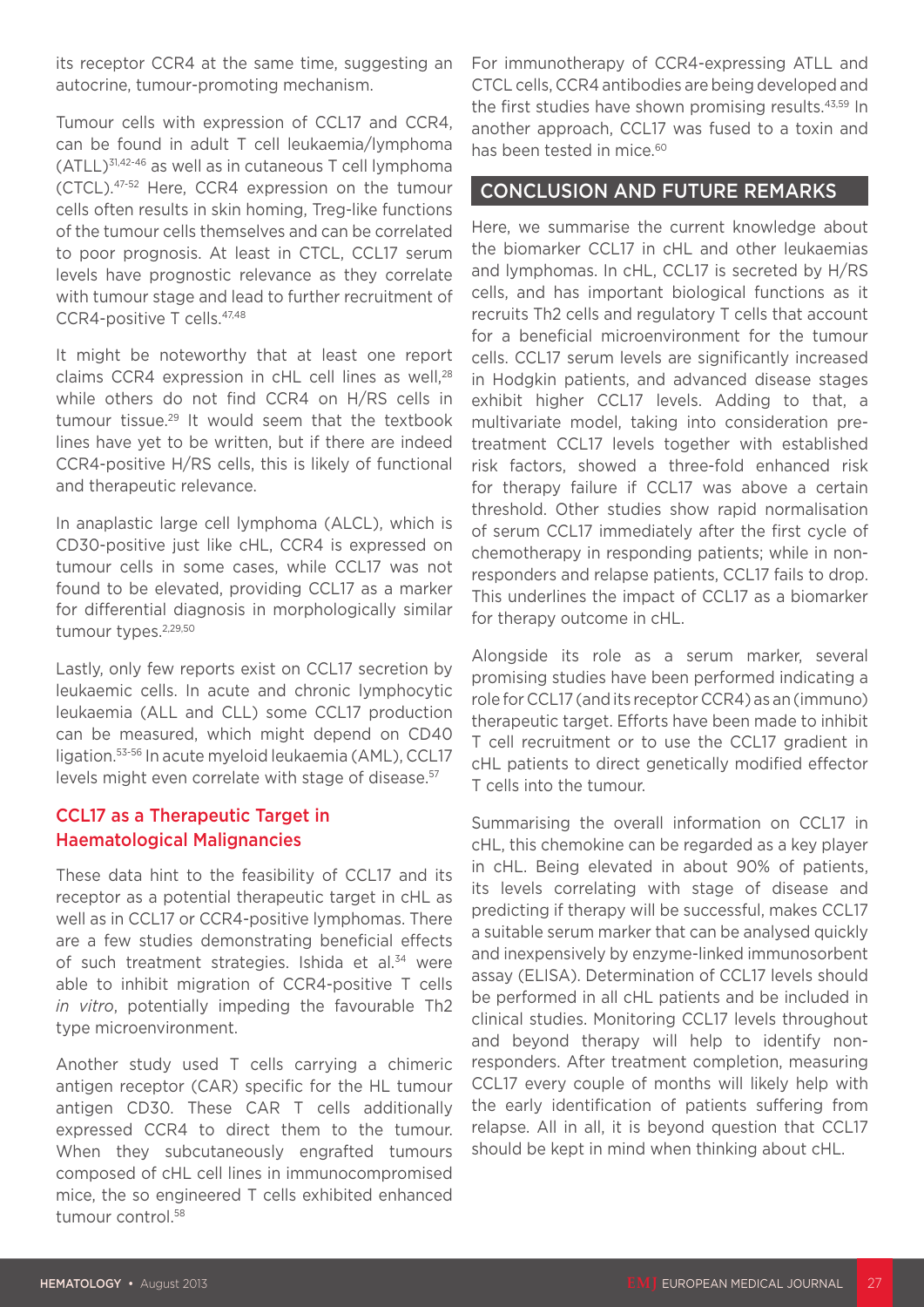#### REFERENCES

1. Eichenauer DA et al. Hodgkin's lymphoma: current treatment strategies and novel approaches. Expert Rev Hematol. 2008;1(1):63-73.

2. Peh SC, Kim LH, Poppema S. TARC, a CC chemokine, is frequently expressed in classic Hodgkin's lymphoma but not in NLP Hodgkin's lymphoma, T-cell-rich B-cell lymphoma, and most cases of anaplastic large cell lymphoma. Am J Surg Pathol. 2001;25(7):925-9.

3. Drexler HG et al. Formation of multinucleated cells in a Hodgkin'sdisease-derived cell line. Int J Cancer. 1989;43(6):1083-90.

4. Re D et al. Cell fusion is not involved in the generation of giant T-cells in the Hodgkin-Reed Sternberg cell line L1236. Am J Hematol. 2001;67(1):6-9.

5. Steidl C, Connors JM, Gascoyne RD. Molecular pathogenesis of Hodgkin's lymphoma: increasing evidence of the importance of the microenvironment. J Clin Oncol. 2011;29(14):1812-26.

6. Imai T et al. Molecular cloning of a novel T-cell-directed CC chemokine expressed in thymus by signal sequence trap using Epstein-Barr virus vector. J Biol Chem. 1996;271(35):21514-21.

7. Colobran R et al. The chemokine network. I. How the genomic organization of chemokines contains clues for deciphering their functional complexity. Clin Exp Immunol. 2007;148(2):208-17.

8. Sallusto F et al. Distinct patterns and kinetics of chemokine production regulate dendritic cell function. Eur J Immunol. 1999;29(5):1617-25.

9. Campbell JJ et al. The chemokine receptor CCR4 in vascular recognition by cutaneous but not intestinal memory T-cells. Nature. 1999;400(6746):776-80.

10. Sekiya T et al. Inducible expression of a Th2-type CC chemokine thymusand activation-regulated chemokine by human bronchial epithelial cells. J Immunol. 2000;165(4):2205-13.

11. Yu B et al. Differential regulation of thymus- and activation-regulated chemokine induced by IL-4, IL-13, TNF-alpha and IFN-gamma in human keratinocyte and fibroblast. J Dermatol Sci. 2002;30(1):29-36.

12. Mantovani A et al. The chemokine system in diverse forms of macrophage activation and polarization. Trends Immunol. 2004;25(12):677-86.

13. Katakura T et al. CCL17 and IL-10 as effectors that enable alternatively activated macrophages to inhibit the generation of classically activated macrophages. J Immunol.

#### 2004;172(3):1407-13.

14. Imai T et al. The T-cell-directed CC chemokine TARC is a highly specific biological ligand for CC chemokine receptor 4. J Biol Chem. 1997;272(23):15036-42.

15. Imai T et al. Macrophage-derived chemokine is a functional ligand for the CC chemokine receptor 4. J Biol Chem. 1998;273(3):1764-8.

16. D'Ambrosio D et al. Selective upregulation of chemokine receptors CCR4 and CCR8 upon activation of polarized human type 2 Th cells. J Immunol. 1998;161(10):5111-5.

17. Iellem A et al. Unique chemotactic response profile and specific expression of chemokine receptors CCR4 and CCR8 by CD4(+)CD25(+) regulatory T-cells. J Exp Med. 2001;194(6):847-53.

18. Maggio EM et al. Common and differential chemokine expression patterns in rs cells of NLP, EBV positive and negative classical Hodgkin lymphomas. Int J Cancer. 2002;99(5):665-72.

19. Niens M et al. Serum chemokine levels in Hodgkin lymphoma patients: highly increased levels of CCL17 and CCL22. Br J Haematol. 2008;140(5):527-36.

20. Schreck S et al. Prognostic impact of tumour-infiltrating Th2 and regulatory T-cells in classical Hodgkin lymphoma. Hematol Oncol. 2009;27(1):31-9.

21. Alvaro T et al. Outcome in Hodgkin's lymphoma can be predicted from the presence of accompanying cytotoxic and regulatory T-cells. Clin Cancer Res. 2005;11(4):1467-73.

22. Saeki H, Tamaki K. Thymus and activation regulated chemokine (TARC)/ CCL17 and skin diseases. J Dermatol Sci. 2006;43(2):75-84.

23. Sugawara N et al. TARC in allergic disease. Allergy. 2002;57(2):180-1.

24. Belperio JA et al. The role of the Th2 CC chemokine ligand CCL17 in pulmonary fibrosis. J Immunol. 2004;173(7):4692-8.

25. Al-Haidari AA et al. CCR4 mediates CCL17 (TARC)-induced migration of human colon cancer cells via RhoA/ Rho-kinase signaling. Int J Colorectal Dis. 2013[Epub ahead of print].

26. Li JY et al. The chemokine receptor CCR4 promotes tumor growth and lung metastasis in breast cancer. Breast Cancer Res Treat. 2012;131(3):837-48.

27. Olkhanud PB et al. Breast cancer lung metastasis requires expression of chemokine receptor CCR4 and regulatory T-cells. Cancer Res. 2009;69(14):5996- 6004.

28. van den Berg AL, Visser, and S.

Poppema. High expression of the CC chemokine TARC in Reed-Sternberg cells. A possible explanation for the characteristic T-cell infiltratein Hodgkin's lymphoma. Am J Pathol. 1999;154(6):1685- 91.

29. Vermeer MH et al. Differential expression of thymus and activation regulated chemokine and its receptor CCR4 in nodal and cutaneous anaplastic large-cell lymphomas and Hodgkin's disease. Mod Pathol. 2002;15(8):838-44.

30. Beck A et al. Expression of cytokine and chemokine genes in Epstein-Barr virus-associated nasopharyngeal carcinoma: comparison with Hodgkin's disease. J Pathol. 2001;194(2):145-51.

31. Ohshima K et al. Imbalances of chemokines, chemokine receptors and cytokines in Hodgkin lymphoma: classical Hodgkin lymphoma vs. Hodgkin-like ATLL. Int J Cancer. 2003;106(5):706-12.

32. Ma Y et al. Proteomics analysis of Hodgkin lymphoma: identification of new players involved in the cross-talk between HRS cells and infiltrating lymphocytes. Blood. 2008;111(4):2339-46.

33. Ohshima K et al. Infiltration of Th1 and Th2 lymphocytes around Hodgkin and Reed-Sternberg (H&RS) cells in Hodgkin disease: Relation with expression of CXC and CC chemokines on H&RS cells. Int J Cancer. 2002;98(4):567-72.

34. Ishida T et al. Specific recruitment of CC chemokine receptor 4-positive regulatory T-cells in Hodgkin lymphoma fosters immune privilege. Cancer Res. 2006;66(11):5716-22.

35. Weihrauch MR et al. Elevated serum levels of CC thymus and activation-related chemokine (TARC) in primary Hodgkin's disease: potential for a prognostic factor. Cancer Res. 2005;65(13):5516-9.

36. Sauer M et al. Baseline serum TARC levels predict therapy outcome in patients with Hodgkin lymphoma. Am J Hematol. 2013;88(2):113-5.

37. Plattel WJ et al. Plasma thymus and activation-regulated chemokine as an early response marker in classical Hodgkin's lymphoma. Haematologica. 2012;97(3):410-5.

38. Jones K et al. Serum CD163 and TARC as disease response biomarkers in classical Hodgkin lymphoma. Clin Cancer Res. 2013;19(3):731-42.

39. Reiners KS et al. Effects of the anti-VEGF monoclonal antibody bevacizumab in a preclinical model and in patients with refractory and multiple relapsed Hodgkin lymphoma. J Immunother. 2009;32(5):508-12.